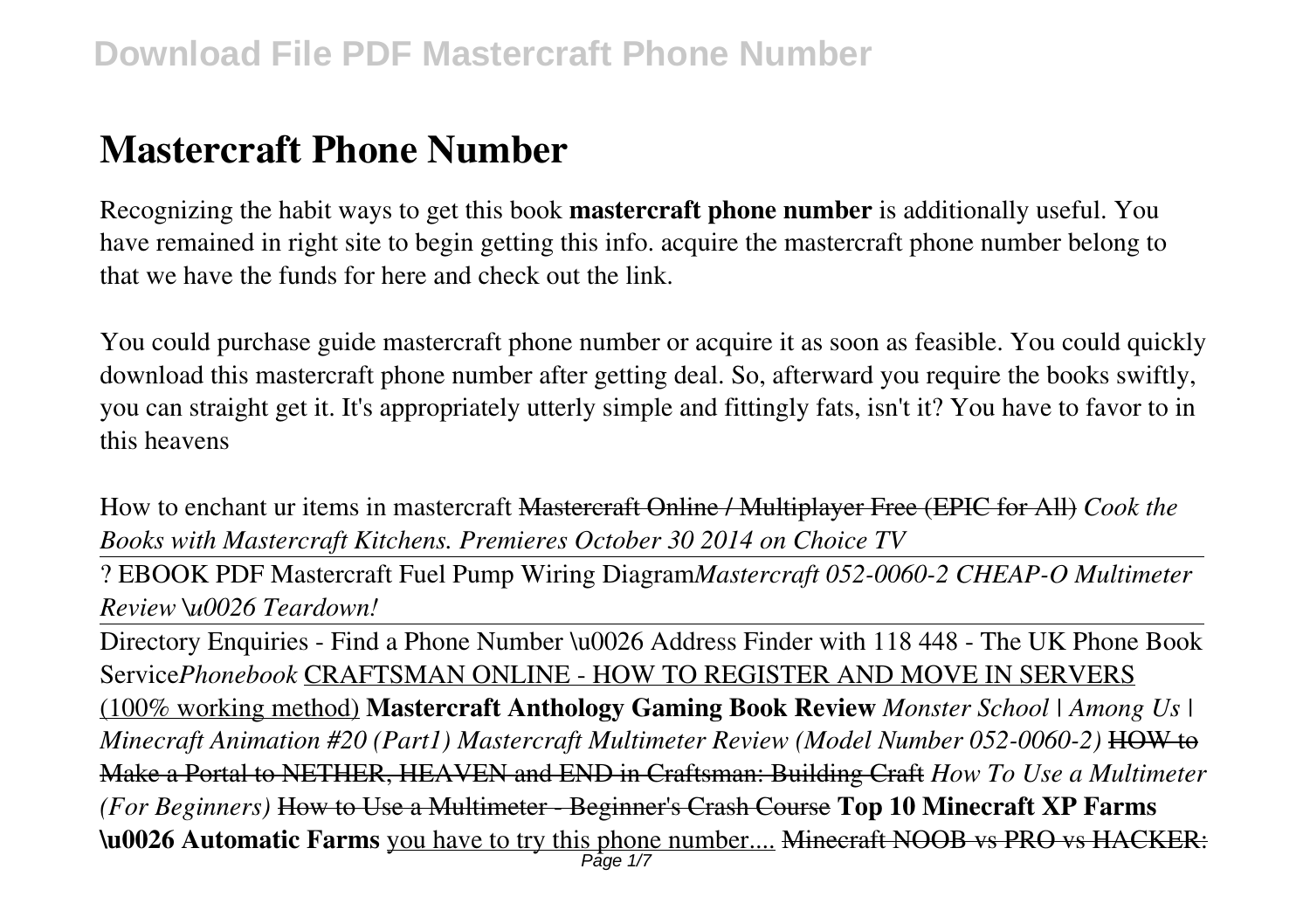AMONG US HOUSE BUILD CHALLENGE in Minecraft / Animation How to Spawn \*NEW\* GOLEMS in Craftsman: Building Craft Mastercraft how to make wither I go try in nether (EPIC) *Mastercraft 2 how to make wither (OMG EPIC)I try in nether*

MULTIMETRE - MODE EMPLOI - VOLTMETRE AMPEREMETRE - ELECTRICITE POUR LES NULS TUTORIELWorldCraft VS MasterCraft. \"Master Craft and World Crafts (Android and iOS)\" Website: Use US Phone Book to find people **How to use Enchanting Table and get Level 30 Enchants guide - Minecraft how to make multiplayer server on MASTERCRAFT (VERY EASY)** How to use enchanted book on MCPE? <del>Minecraft | Astronomia Noteblock doorbell tutorial \*EASY\*</del> *Mastercraft multiplayer - online server ENCHANTMENT BOOK SHOP!!! | Mastercraft Season 2 Episode 5 Can you fight WITHER in MasterCraft (very epic)* Mastercraft Phone Number Phone: (423) 884-2228. Phone: (854) 884-2221. Phone: (817) 288-2628. Fax: (423) 884-2222. Toll Free: (800) 443-8774. TollFree: (800) 219-6861. TollFree: (800) 532-0101.

Master Craft Boat Co 100 Cherokee Cove Dr, Vonore, TN ...

Cooper Tire & Rubber Company 701 Lima Ave Findlay, OH 45840 Main Office: 419-423-1321 Consumer Relations: 1-800-854-6288 cooperinfo@coopertire.com Mailing Address: P.O. Box 550 Findlay, OH 45839-0550

Contact Us | Mastercraft Tires CONTACT US. Location: 711 S. Poplar St. LaGrange, IN 46736. Phone: (260)-463-8702. Name.

Contact - Mastercraft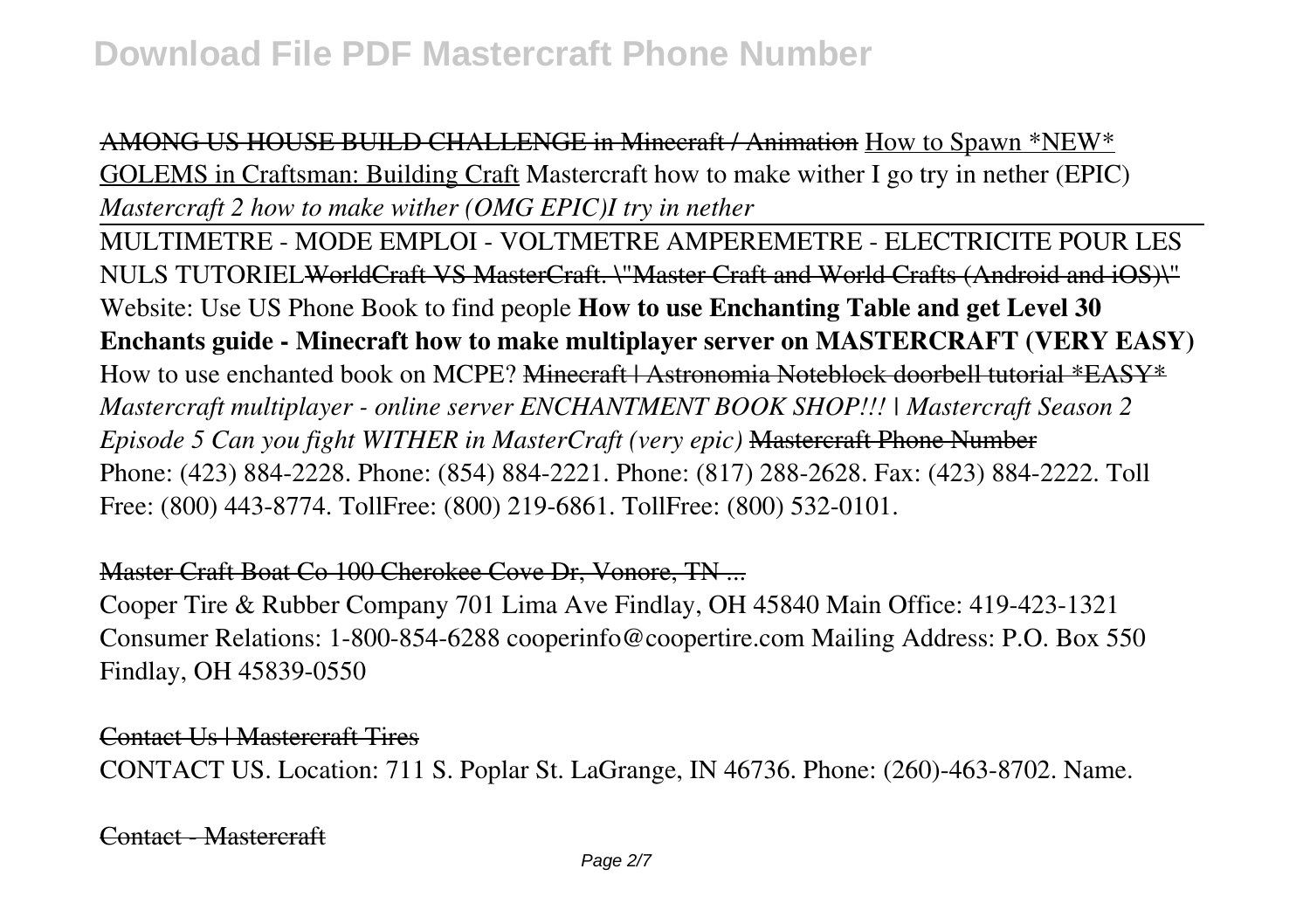Master Craft Window And Door Inc Customer Service Phone Number (904) 829-3934, Email, Address. Windows and Doors. Master Craft Window And Door Inc 2. Customer Service.

### Master Craft Window And Door Inc Customer Service Phone ...

Phone Number: Street Address: Address Line 2: City: State: Zip Code: Reason for Contact: Budget for Purchasing New Home: We respect your email privacy Before Footer. Instagram did not return a 200. ... MasterCraft Construction Featured on Houzz: Proud Dealer of Bertch Products.

## Contact Us | MasterCraft

Saturday. 09:00 AM - 03:00 PM. AMERICAN BOAT CENTER. 10250 Cogdill Road, Knoxville,TN 37932. Sales: +1 (865) 248-0357. Contact Us.

### Contact Us|MASTERCRAFT knoxville | AMERICAN BOAT CENTER

Contact Us - MasterCraft Trader – List your MasterCraft boat for sale performance inboard wakeboarding, waterskiing, wake surfing and ski Boats

### Contact Us - MasterCraft Trader | New & Used Wakeboarding ...

Call: 0861 624 636. Monday – Friday: 08:00 – 17:00. Saturday: 08:00 – 13:00. Closed on Public holidays and Sundays. Oops! Something went wrong. This page didn't load Google Maps correctly.

### Contact Us | Mastercraft

Contact Information. You can contact the customer service representative of Midwest Manufacturing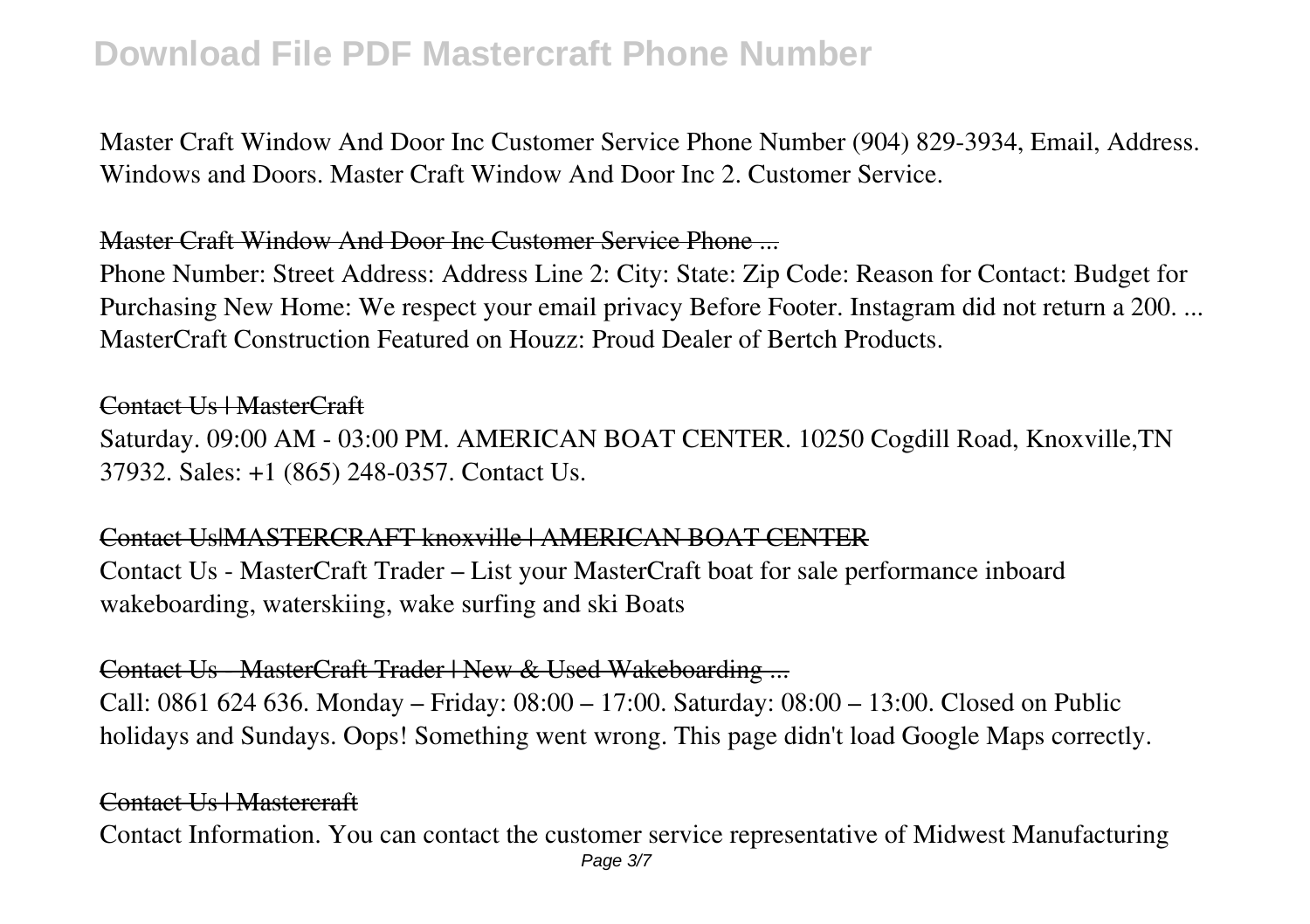calling Midwest Manufacturing's helpline phone numbers. (715) 876-5555. Call customer service. Write review. does not support this feature. Currently you can call only US numbers.

### Midwest Manufacturing Customer Service Phone Number (715 ...

MasterCraft Boat Company (NASDAQ: MCFT), is a world-renowned innovator, designer, manufacturer, and marketer of premium performance inboard wakesurfing, wakeboarding, and ski boats. Boats. View All NXT XT X XSTAR PROSTAR. NXT20 NXT22 NXT24 XT20 XT21 XT22 XT23 XT25 X22 X24 X26 XSTAR PROSTAR. NXT20 NXT22 NXT24 XT20 XT21 XT22 XT23

MasterCraft | Wakesurfing Boats | Wakeboard Boats | Ski Boats Boat Dealers in Vonore, TN

# Mastercraft Boat Company - Yelp

Whether you prefer the strength and security of steel, or the durability of fiberglass, Every MASTERCRAFT ® Exterior Door is energy efficient and is built to last a lifetime. Steel Featuring 24 gauge galvanized steel, a polyurethane foam core and rigid, durable construction, MASTERCRAFT ® steel doors are built to provide security and energy ...

### Exterior Doors | MASTERCRAFT® Doors

MasterCraft Boat Holdings is looking for an experienced and passionate Naval Architect to work on new and innovative products across MasterCraft, Aviara, NauticStar, and Crest brands. As a Naval Architect you will work cross functionally with Production, Quality, Customer Service, and Sales to develop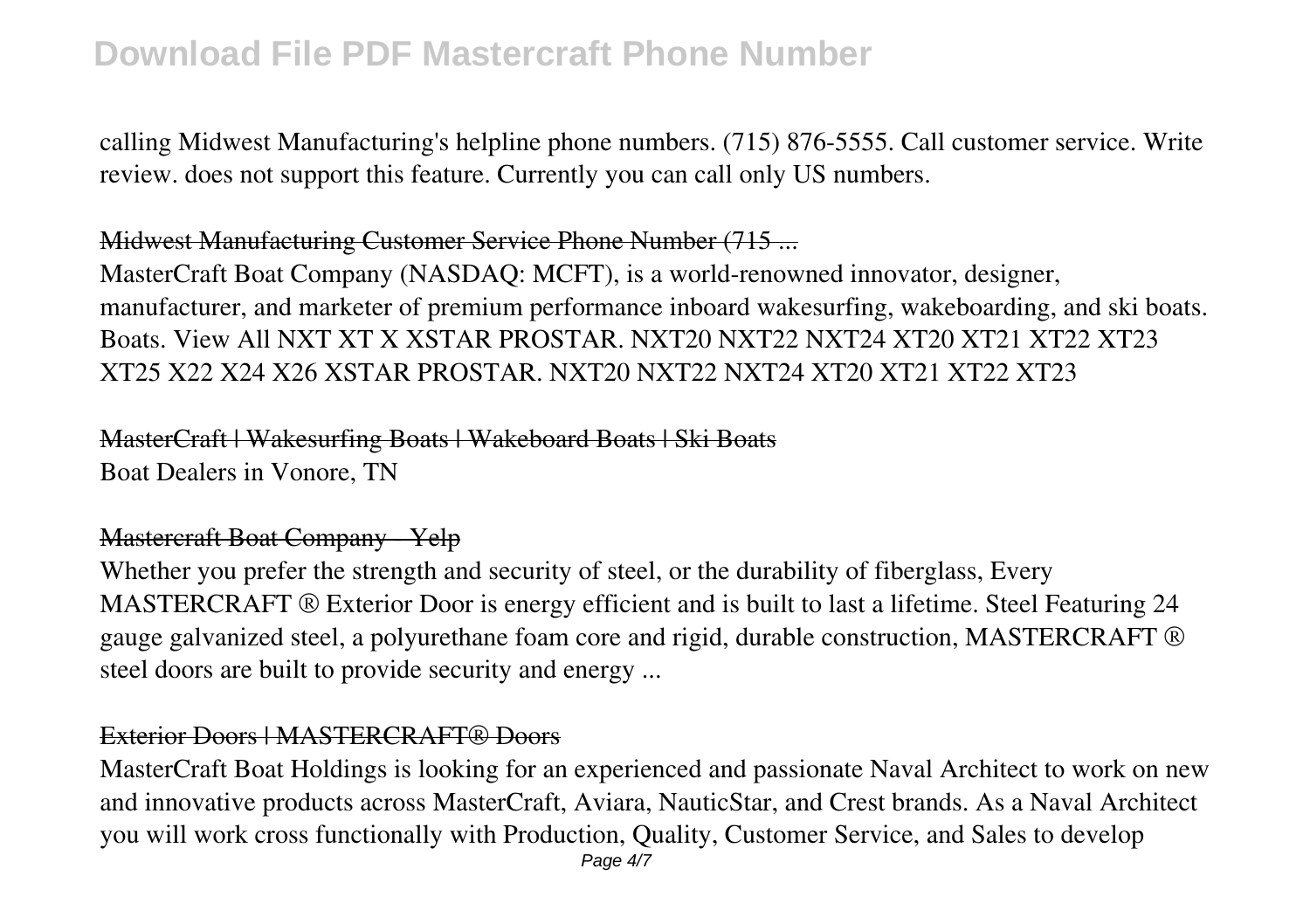innovative solutions.

## MasterCraft Jobs | MasterCraft Ski Boat Customer Service Phone. 616.432.6910.

### Contact – MasterCraft Apparel

OEM MasterCraft parts shipped directly from MasterCraft. Join our mail list and save... Subscribe to be the first to hear about our exclusive offers on OEM Parts and the Best Wake Gear in the industry.

#### Mastercraft – MC Parts Depot

Mastercraft sent new windows (which didn't fit) and then new doors, not once but twice! I am still fighting with Menards and Mastercraft over the floor. There is no customer service, no pride in product and Louise Fox (customer service rep) won't get on the phone.

### MASTERCRAFT DOORS Complaints, Reviews, & Information

Any Member who does not wish to receive these offers may so indicate on the Program Website or by calling Program customer service at 1-800-226-8473.

### Mastercraft Power Tools | Canadian Tire

Mastercraft Contact Tips offers convenient replacement of damaged torched tips Copper chromium construction with a smooth finish for accuracy and high performan ... Phone: 905-871-1564. Curbside Pick Up Hours Only ... Product Model Number: contact tips 0.030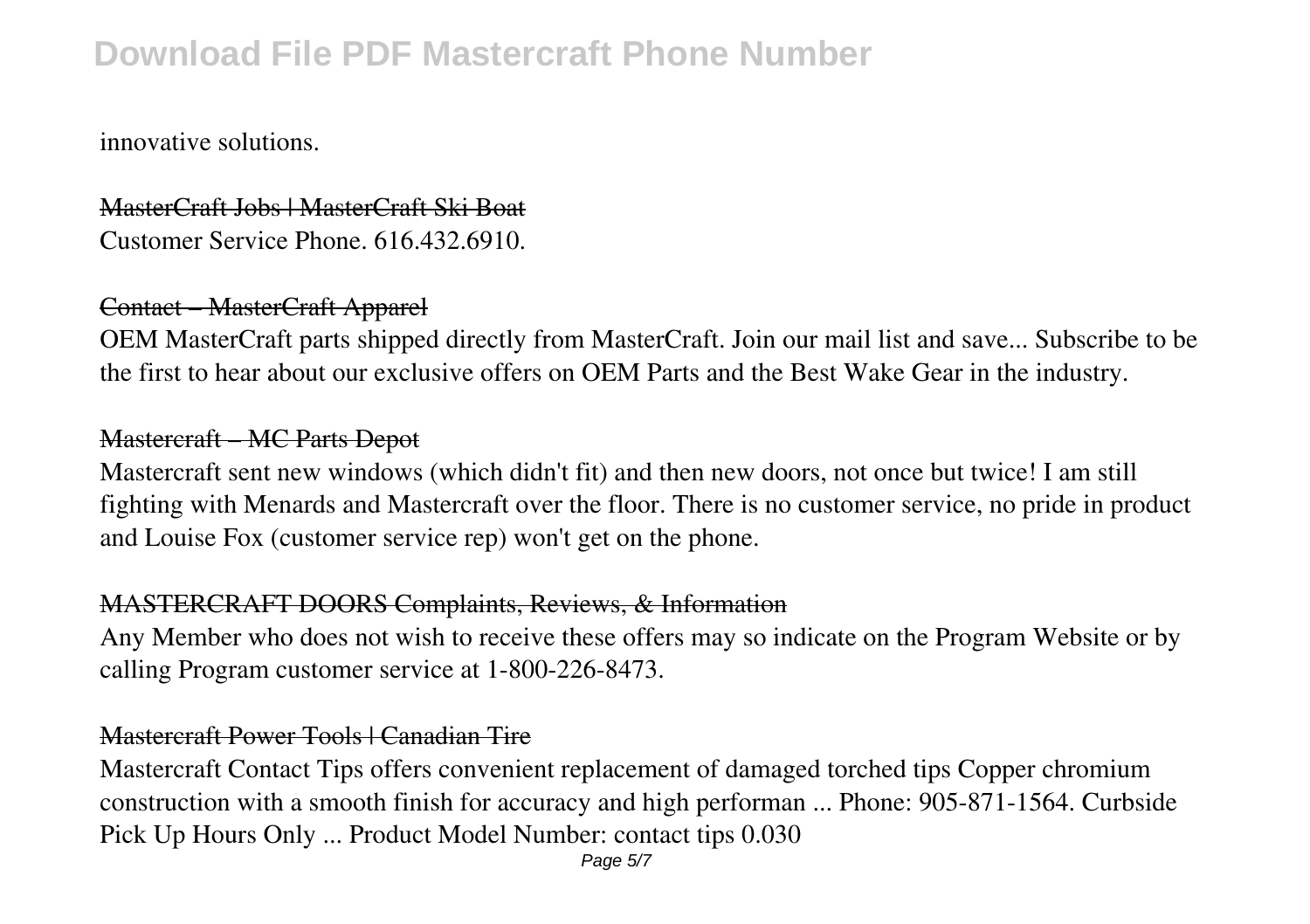Contains the work of 28 of the world's top art directors and provides an invaluable insight into the last 40 years of advertising. In their own words they discuss the finer points of their work and offer inspiration and advice to both professionals and th